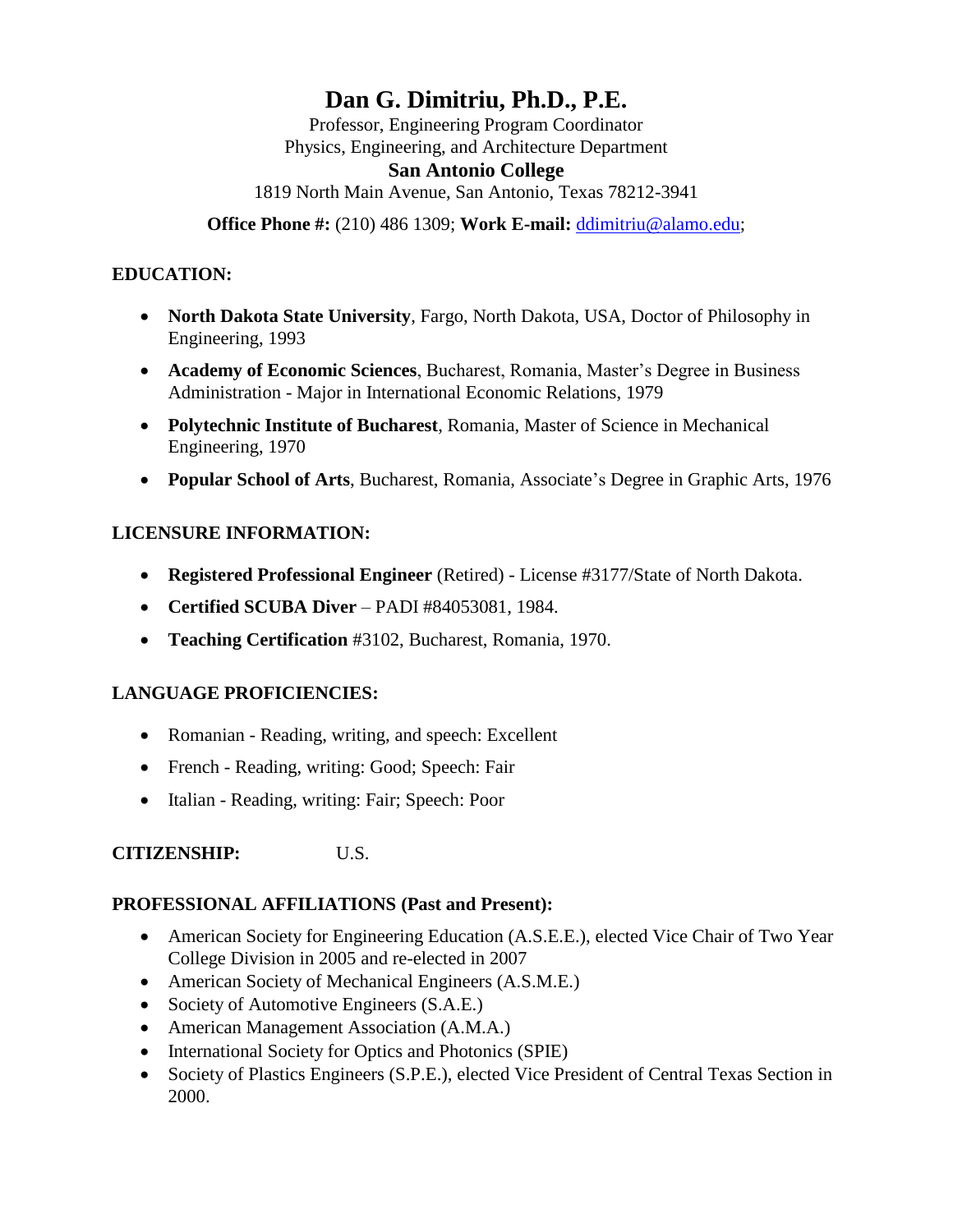### **RELEVANT EMPLOYMENT HISTORY:**

#### **ENGINEERING COORDINATOR, Tenured Professor**

*Institution:* **San Antonio College** - Physics, Engineering, and Architecture Department San Antonio, Texas. *Period:* **August 2001 to Present –** Engineering Coordinator

San Antonio College is the largest community college in Alamo Colleges and Texas.

**Responsibilities:** Supervise curriculum development and coordinate the structure of Engineering Program with the universities from the surrounding area for credit transfer and  $2+2$  agreements. Implement new technologies to support distance education. Teach Engineering and Physics classes such as Statics, Dynamics, Strength of Materials, Engineering Graphics, etc. **Accomplishments:** PI/CoPI for four N.S.F. grants, three from Department of Education, and two from NASA (Total over \$5,000,000) to increase enrollment and improve and modernize technical education at the Community College level. Appointed NASA's point of contact for Alamo Community College District since 2001 and coordinated NASA's Community College Aerospace Scholars Program for San Antonio. Initiated the EDGE (Early Development in General Engineering) summer program designed as Learning Communities to attract and retain high school students into engineering field and maintained a constant presence in the surrounding area high schools. Winner of four ACCD Education Improvement Mini Grants. Chaired "Engineering, a Community College Program" session at "Frontiers in Education 2002" Conference and co-authored several ASEE peer reviewed papers accepted for presentation at the 2004, 2005, 2006, 2007, 2008, 2009, 2010, 2011, 2012, 2013, 2014, 2015, and 2016 ASEE Annual Conferences. Invited to participate in "Committee on Enhancing the Community College Pathway to Engineering Careers" at National Academy of Sciences. Site director for PREP Program at San Antonio College. Director of the first MESA Program in Texas at San Antonio College since 2007. Elected Vice Chair of the Two Year College Division of ASEE in 2005. Elected 2006 San Antonio College Piper Professor. Recipient of 2006 NISOD Excellence in Teaching Award. Named "San Antonio's Top Professor" by Scene in SA Monthly in 2006. Volunteered to review NSF proposals and papers submitted for presentation at ASEE, ASME, and Frontiers in Education conferences. Selected as NSTI Research Faculty Fellow at NASA – Johnson Space Center in Summer 2010. Selected as member of the Tuning Oversight Council for Engineering by Texas Higher Education Coordinating Board. In 2010 I was named Discipline Coordinator of all Engineering Programs from the five colleges forming the Alamo College District. Since 2002 I volunteered to be NASA's point of contact for Alamo Community College District. In fall of 2013 I participated as a faculty advisor for a team of students selected for Minority University Research and Education NASA Undergraduate Research program with Microgravity University.

#### **CO-DIRECTOR**

*Institution:* **Our Lady of the Lake University**, Center for Science & Mathematics Education, "Engineering for Educators (E4E)" Program, San Antonio, Texas. *Period:* **March 2007 to Present**

**Responsibilities:** Develop curriculum and teach engineering infused science graduate courses for high school and middle school math and science teachers to help educators introduce engineering principles and engineering applications in their classroom activities. Advise educators in selecting appropriate engineering related materials connected to their subjects and provide help for them to advise students interested in a technical career.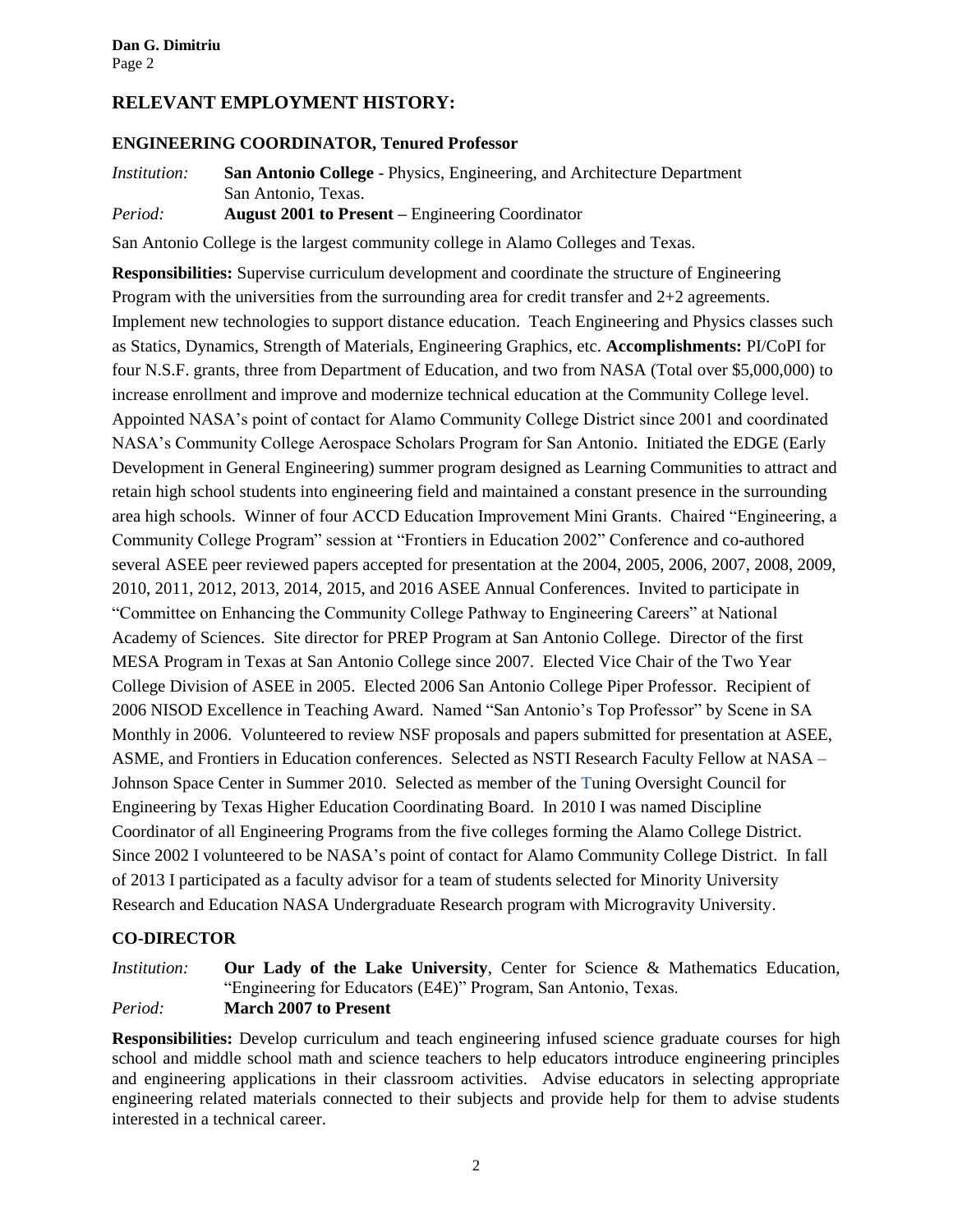#### **ADJUNCT PROFESSOR**

*Institution:* **University of Texas at San Antonio** – School of Engineering, San Antonio, Texas. *Period:* **September 2004 to Present**

**Responsibilities:** Teaching undergraduate and graduate engineering courses as assigned, advising students in selecting a technical career, volunteered to coach students for Engineering Fundamentals Exam and volunteered to develop joint engineering and research programs between San Antonio College and UTSA.

#### **VICE PRESIDENT/ENGINEERING**

*Company:* **PRISM Enterprises, Inc**., San Antonio, Texas. *Period:* **December 1997 to August 2001**

Prism Enterprises manufactured consumer products, automotive, and medical equipment.

**Responsibilities:** Managed the engineering department to research, develop and design new products for medical, automotive and consumer product markets involving packaging, plastics injection, thermoforming, and blow molding, metal casting, stamping, welding, and fabricating, fasteners, temperature, vacuum, and pressure sensing devices, hydraulics and pneumatics, etc. Pioneered research and development of force measuring forceps incorporating fiber optic sensors through a technology transfer project from NASA. Tested operating parameters, compliance with FDA, ISO 9000, and CE Mark regulations. Implemented lean manufacturing and DFME concepts. Provided technical assistance in mergers and acquisitions negotiations, product liability lawsuits or litigations, and patenting procedures. **Accomplishments:** Invented and developed several new products (see patents), major contributor to company's ISO 9001 and CE Mark certification. Following a major merger I created and implemented a new company wide part numbering system that was suitable for bar coding, electronic tracking and automated inventory control.

#### **ADJUNCT PROFESSOR**

*Institution:* **San Antonio College** - Physics, Engineering, and Architecture Department San Antonio, Texas. *Period:* **September 1995 to August 2001**

**Responsibilities:** Teaching Mechanical Engineering evening classes such as Statics, Dynamics, and other Engineering introductory courses and advising students in selecting a technical career.

#### **SENIOR DESIGN ENGINEER/PROJECT MANAGER**

*Company:* **Kinetic Concepts, Inc.**, San Antonio, Texas. *Period:* **August 1993 to December 1997**

Kinetic Concepts, Inc. is a large multinational manufacturer of medical equipment with over 3000 employees.

**Responsibilities:** Project management, research, design and development of electromechanical medical equipment for kinetic therapy, contact pressure relief, patient monitoring and automated data acquisition and analysis. This covered product research, conception, design, development, prototyping, testing and evaluation, selection of manufacturing processes, standards, product safety analysis, and cost estimation. Projects involved hydraulics, pneumatics, electronics, and a large array of sensors and transducers for temperature, pressure, vacuum, humidity, angle, force, acceleration, flow, contact, light, and position. Conducted several patient surveys and focus groups regarding the quality of our products to comply with FDA requirements. **Accomplishments:** Invented and developed several new products, among them TriaDyne, at the time the most advanced kinetic therapy equipment on the market that incorporated a sliding/rotating mechanism imitating the natural movements of the human body. Contributed to company's ISO 9001 and CE Mark certifications. Author and co-author of several patents.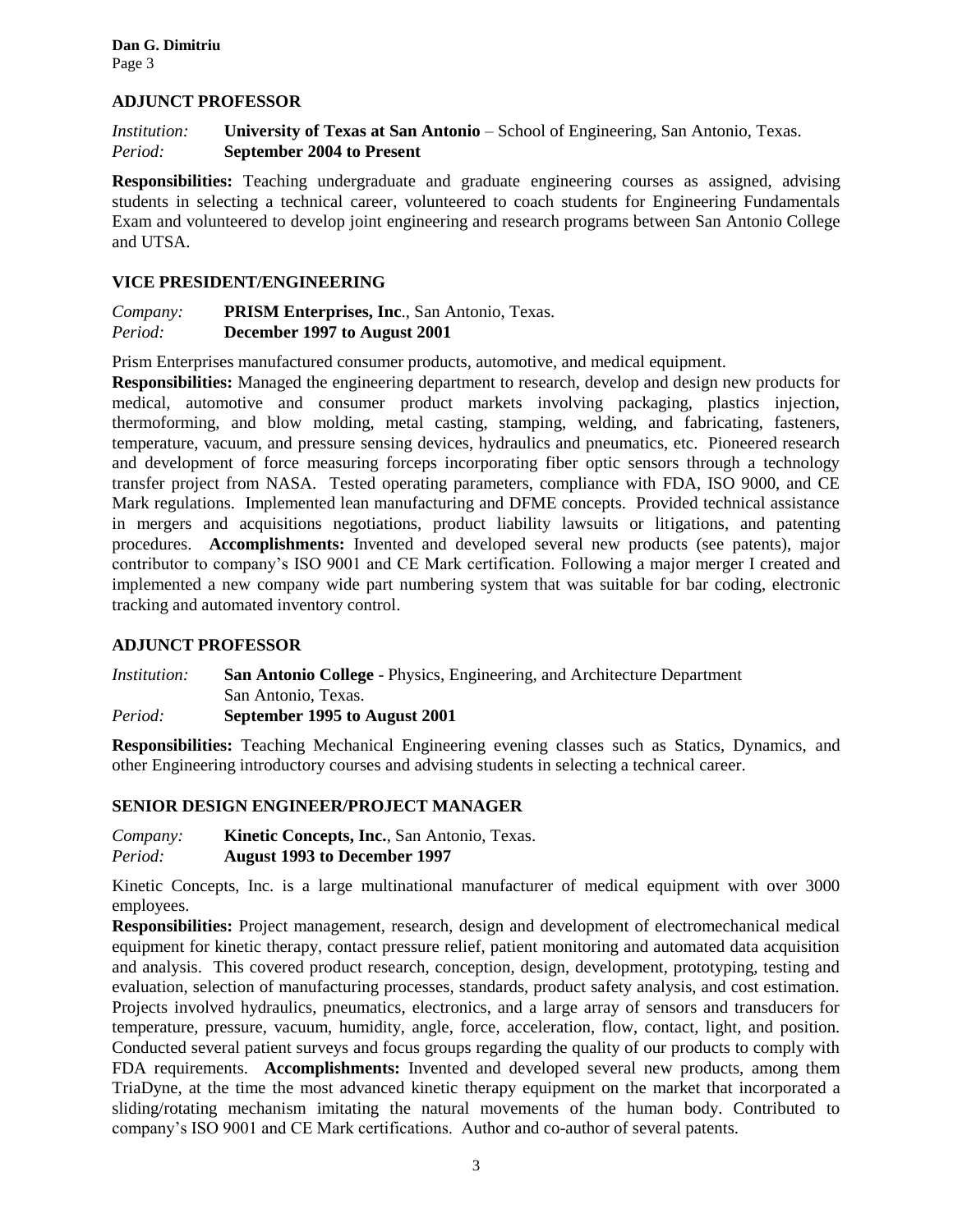#### **LECTURER/RESEARCHER**

*Institution:* **North Dakota State University** - Mechanical Engineering Dept., Fargo, North Dakota.

#### *Period:* **September 1989 to May 1993**

North Dakota State University is the largest university in North Dakota's educational system.

**Responsibilities:** Lecturer for a variety of mechanical engineering courses, labs, and seminars such as Statics, Dynamics, Machine Design, Engineering Graphics, Strength of Materials, Descriptive Geometry, and, also, worked as principal researcher and project manager in the Internal Combustion Engines Laboratory. Conducted independent research in internal combustion Diesel engines using petroleum and alternative fuels as part of an externally funded research project. Researched and developed a new apparatus and a new electro-optical method to study pre-combustion events and energy release during diesel combustion of standard and various alternative fuels. Managed a team of several undergraduate students to design and build the equipment and to conduct the research activities needed for our study. Co-authored four SAE technical papers presenting our revolutionary combustion chamber, our experiments, and reporting our findings on petroleum and alternative Diesel fuels. **Accomplishments:** The device allowed, for the first time in history, direct observation of a combustion event simultaneously in visible light and infrared radiation. The state-of-the-art optical elements allowed us to observe some new phenomena never seen before in combustion chambers. The Engineering Meeting Board considered the study as an important contribution to Combustion Science and the paper presenting it (SAE #901617) was approved for publication in its 1990 TRANSACTIONS.

#### **DIRECTOR OF ENGINEERING**

*Company:* **Dynamic Industries, Inc.**, Barnesville, Minnesota. *Period:* **June 1985 to July 1989**

Dynamic Industries was a 14 Million construction equipment manufacturing company until it was sold and merged with Continental Diversified Inc., from Minneapolis, Minnesota.

**Responsibilities:** Managed the engineering department to design and develop new machines, hydraulic equipment, customized attachments, and adapt new components. Assisted customers in selecting proper equipment and attachments for specific applications. Tested operating parameters and verified compliance with safety standards. Provided project management, Research and Development strategic planning and technical assistance in mergers and acquisitions negotiations, product liability lawsuits and litigations, and patenting procedures. Co-authored three SAE technical papers presenting some unique aspects of our designs. **Accomplishments:** Invented and improved material handling devices and heavy construction equipment such as: Loaders, Forklifts, and Reach Trucks (see patents and published SAE Technical Papers).

#### **LECTURER**

*Institution:* **North Dakota State University** - Mechanical Engineering Dept, Fargo, North Dakota.

#### *Period:* **August 1982 to May 1987**

**Responsibilities:** Teaching various Mechanical Engineering courses as assigned and advising students in selecting coursework for a suitable technical career.

#### **TRAISKIRCHEN REFUGEE CAMP, Austria March 1982 to August 1982**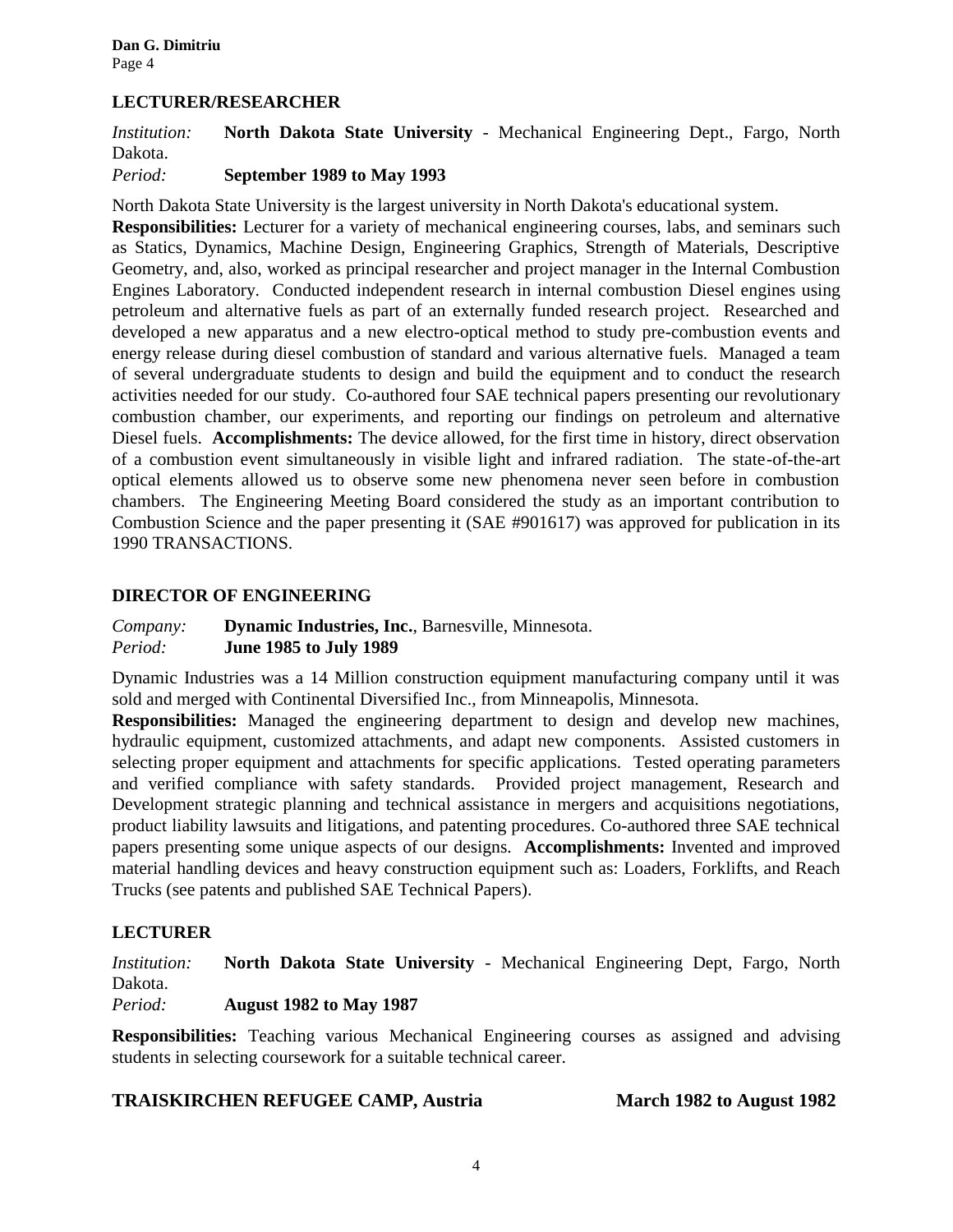#### **IMPORT/EXPORT MANAGER**

#### *Company:* **Industrialexportimport,** Bucharest, Romania. *Period:* **January 1980 to March 1982**

Industrialexportimport was the national Foreign Trade Company in Romania specialized in import/export of surface and underground mining equipment, know-how, and technology.

**Responsibilities:** Managed the group specialized in import/export of surface and underground mining equipment, know-how, and technology. Determined the marketing strategy, proposal development, pricing and forecasting, bidding and contracting strategies, budgeting and planning, supervised bank transfers and payments, currency exchanges, and countertrading support. I also supervised conversion of industry standards between internal and external markets and facilitated the development of joint ventures between foreign and Romanian partners involving import and export of equipment, technology, and know-how, by providing technical assistance and market research for the national mining industry (western market, heavy equipment division). **Accomplishments**: Provided technical advice and closed contracts worth over \$70M for the Romanian national mining industry with various partners from Western Hemisphere.

### **IMPORT/EXPORT NEGOTIATOR**

*Company:* **Romchim**, Bucharest, Romania. *Period:* **June 1978 to January 1980**

Romchim was the Romanian national Foreign Trade Company specialized in import/export of equipment, know-how, and technology for organic and inorganic chemical industry.

**Responsibilities:** Import/export of equipment, know-how, and technology for the chemical industry. Involved in marketing and market research, strategic planning, contracting, licensing, payments, billing and currency exchange, technical supervision, and countertrading support for the national chemical and pharmaceutical industry (western market, laboratory and production equipment division). I specialized in import, export, and licensing of new technologies. **Accomplishments**: Provided technical advice and closed contracts worth over \$30M for the Romanian national chemical industry with various partners from Western Hemisphere.

### **LECTURER**

*Institution:* **Industrial College #4 "Semanatoarea",** Bucharest, Romania.

#### *Period:* **December 1973 to June 1978**

"Semanatoarea" was a small industrial college in Bucharest offering associate degrees and certificates in applied engineering and technology fields. It was sponsored and supported by the industrial complex "Semanatoarea" the largest manufacturer of agricultural equipment in Romania at the time.

**Responsibilities:** Teaching various Mechanical Engineering evening classes such as Statics, Dynamics, Theory of Mechanisms, Engineering Graphics, Drafting, Strength of Materials, Descriptive Geometry, Fluid Mechanics, Internal Combustion Engines, etc. as assigned and advising students in selecting a suitable career.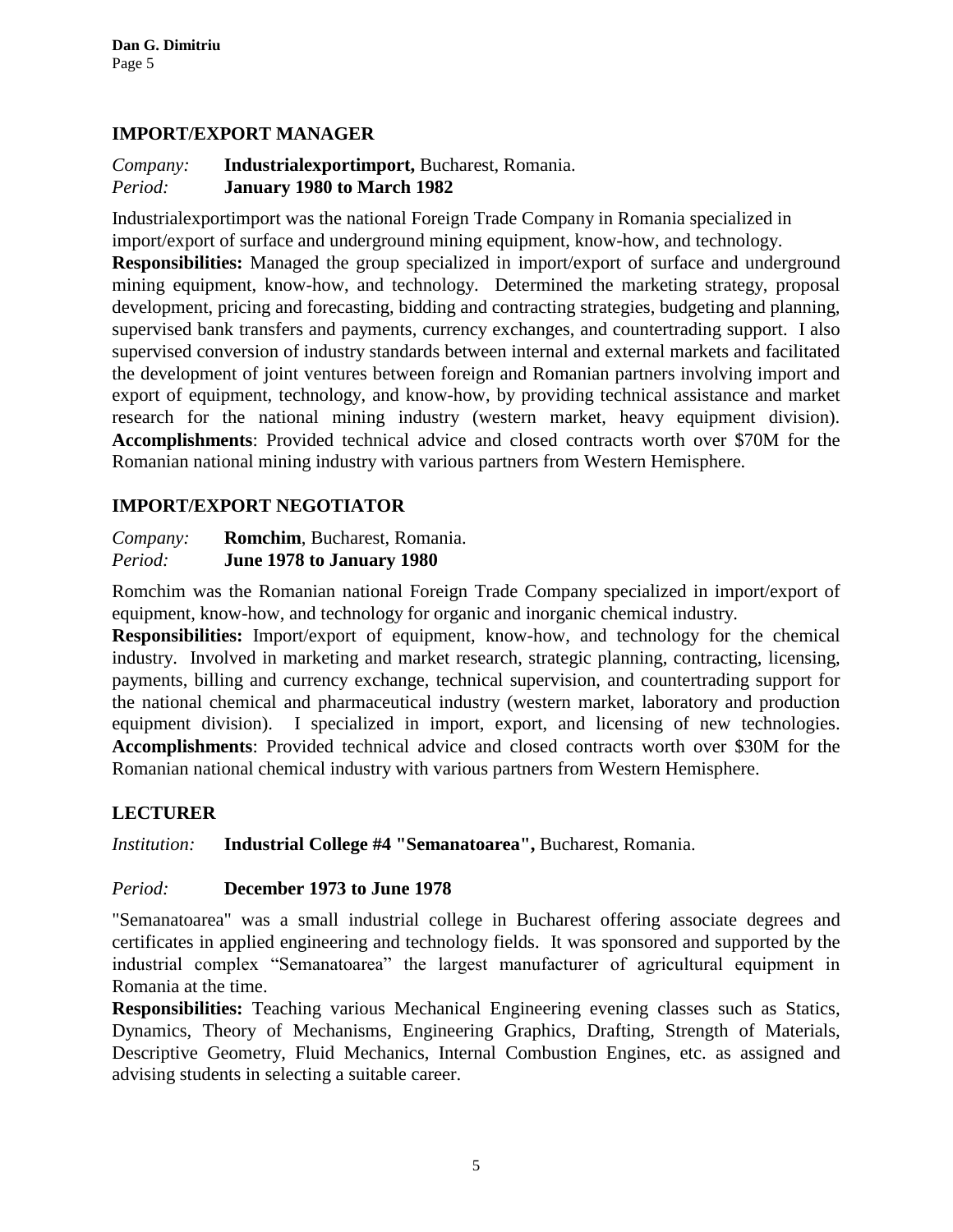#### **SENIOR DESIGN ENGINEER / PROJECT MANAGER**

| Company: | <b>Iprochim</b> , Bucharest, Romania. |
|----------|---------------------------------------|
| Period:  | September 1970 to June 1978           |

Iprochim was the Romanian national institute for technological engineering, design, and projects for chemical industry.

**Responsibilities:** During this period I held various positions with increasing responsibilities from team project engineer to project manager, designing complete chemical plants and equipment for inorganic and organic chemical industries, including oil industry. I was involved in project conception and strategic planning, research, design and development, budgeting, implementation, project management, on-site technical assistance and assisted in general contracting operations. Responsible for project standardization, safety and technical training, testing operating parameters, and cost analysis*.* **Accomplishments**: Several projects have been exported as turn key operations in Turkey, Iran, Egypt, Bulgaria, and Soviet Union. Committee member and major contributor in establishing a national standardization for chemical fluid storage facilities.

#### **PUBLICATIONS AND PATENTS (Author or Co-author)**

#### **Theses and Dissertation**

1. Dan G. Dimitriu, **"Development of an Infrared/Visible Radiation Method for Ignition Delay Measurements and Premixed Combustion Analysis"**, Ph.D. Dissertation, Department of Mechanical Engineering, College of Engineering and Architecture, North Dakota State University, Fargo, ND, December 1992.

2. Dan G. Dimitriu, **"Analysis of Technology Import for Oxygen/Hydrogen Plants"**, Masters Thesis, Department of International Economic Relations, Academy of Economic Sciences, Bucharest, Romania, September 1979.

3. Dan G. Dimitriu, **"Design and Related Manufacturing Considerations of a 100 MW Steam Turbine"**, Masters Thesis, Department of Mechanical Engineering, Polytechnic Institute of Bucharest, Bucharest, Romania, June 1970.

#### **Books**

*A, B, See...in 3D,* **Morgan & Claypool Publishers, 2015**

### **Technical Papers Published and Presented at Conferences:**

#### **Society of Automotive Engineers Technical Papers:**

**932477** - Apparatus for Premixed Combustion Analysis

- **932478 -** A Study of Energy Released During Premixed Combustion
- **910847** Development of an Infrared Method for Ignition Delay Measurements
- **901617 -** Apparatus for the Measurement of Ignition Delay Times for Diesel Engine Fuels (Selected for publication in 1990 S.A.E. Transactions)
- **881262 -** TITAN HL, A New Loader with a Higher Reach
- **871651** 5480 Reach Truck, a New Concept in Reach Truck Design
- **871652 -** Self-leveling Device for Three-Bar Linkage Mechanism Used in Industrial Equipment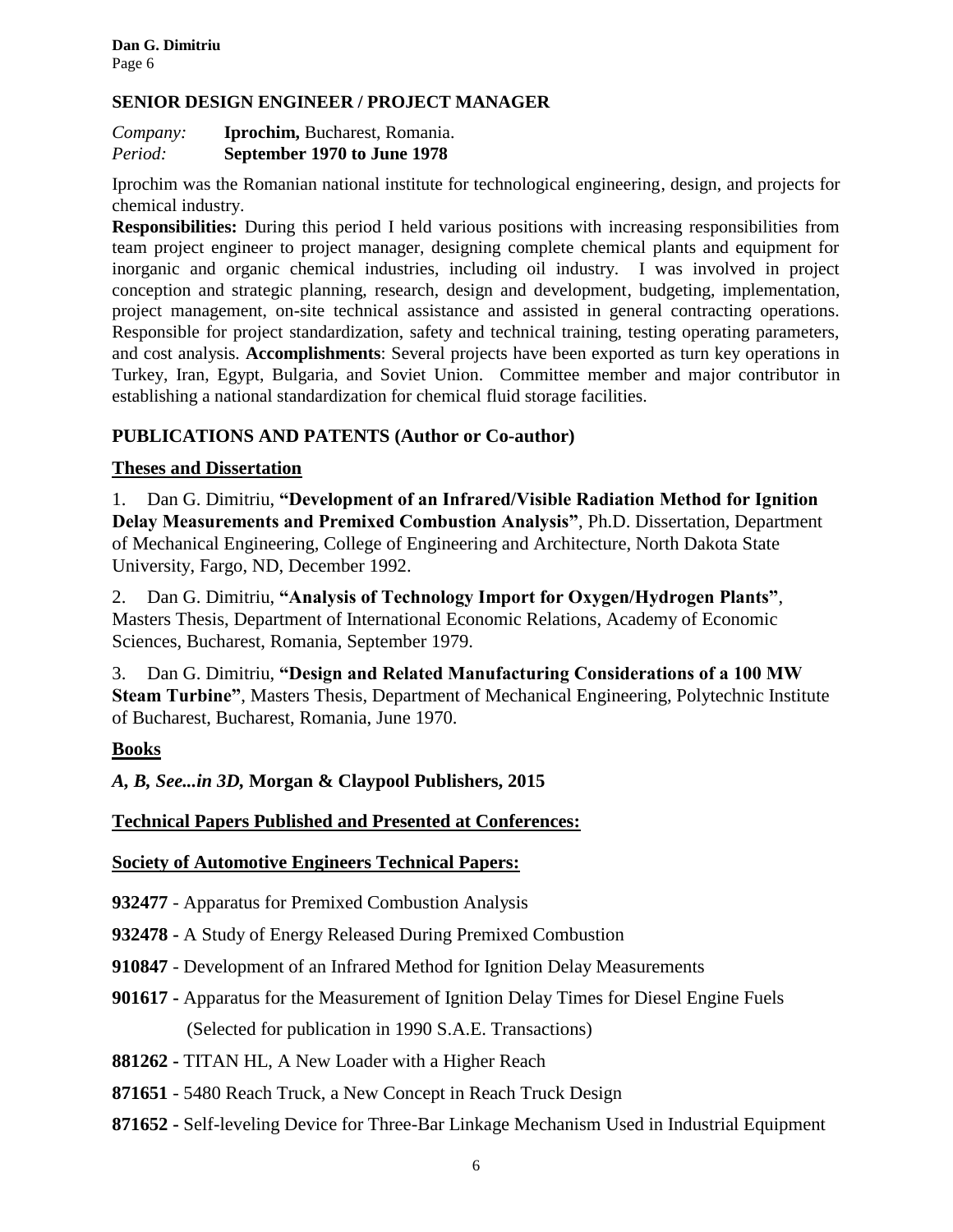#### **American Society of Engineering Educators Papers:**

**2016-14442** – The Making of a Technology Literacy Course

- **2016-14443** A New Way to Help Students Improve 3-D Visualization
- **2016-14746 –** The Re-Energize Undergraduate Research Program at Our Community College
- **2015-11110** EDGE 2014 Program The Formula that Works
- **2014-8446**  EDGE 2013 Program A Redesign Work in Progress
- **2013-6081**  The Five Years Evolution of a *MESA* Program
- **2012-2990 -** Initiation of an Undergraduate Research Program
- **2012-4249 -** E 4 E: Engineering for Educators
- **2011-100 -** A Service Learning Project for a Freshman Engineering Course
- **2010-1628**  Community Colleges Can Help Universities During ABET Accreditation Efforts
- **2009-1514 -** *EDGE 2008* Program The First Signs of Maturity
- **2008-253 -** The Fifth Year of the *EDGE* Program A New Beginning
- **2008-255 –** Introduction of Service Learning in a Freshman Engineering Course
- **2007-247 -** The evolution of the *EDGE* Program in its Fourth Year
- **2007-248** The Need for a Quality Control System for Community College Engineering Education
- **2006-139**  The *EDGE* Summer Program in its Third Year
- **2006-253** The Advantages of Starting an Engineering Education at a Community College
- **2005-229**  A Strategy for Success: The *EDGE* Program in the Second Year
- **2005-2339** Exploring the Engineering Profession-A Freshman Engineering Course
- **2004-676**  Forging Stronger Ties between Community Colleges and Four Year Universities
- **2004-1266 -** Getting an *EDGE* in engineering education

### **American Mathematical Association of Two-Year Colleges Paper**

**2005** - "ACCESS: Advancing Community College Engineering Student's Success"

#### **Community College National Center for Community Engagement**

**16th National Conference, May 2007 - "**[Service Learning in a Freshman Engineering Course](http://www.mc.maricopa.edu/other/engagement/2007Conf/Papers/Dimitriu.pdf)**"**

### **San Antonio Science and Mathematics Education Association Conference at San Antonio College**

**2007** - "E4E - Engineering for Educators" presentation

**2005, 2006, 2007, 2008, 2009, 2010, 2011, 2012, 2013, 2014, and 2015 "Road to Success" Conferences in San Antonio, Texas:** – Presenter of "Engineering Profession – The Best Career Choice"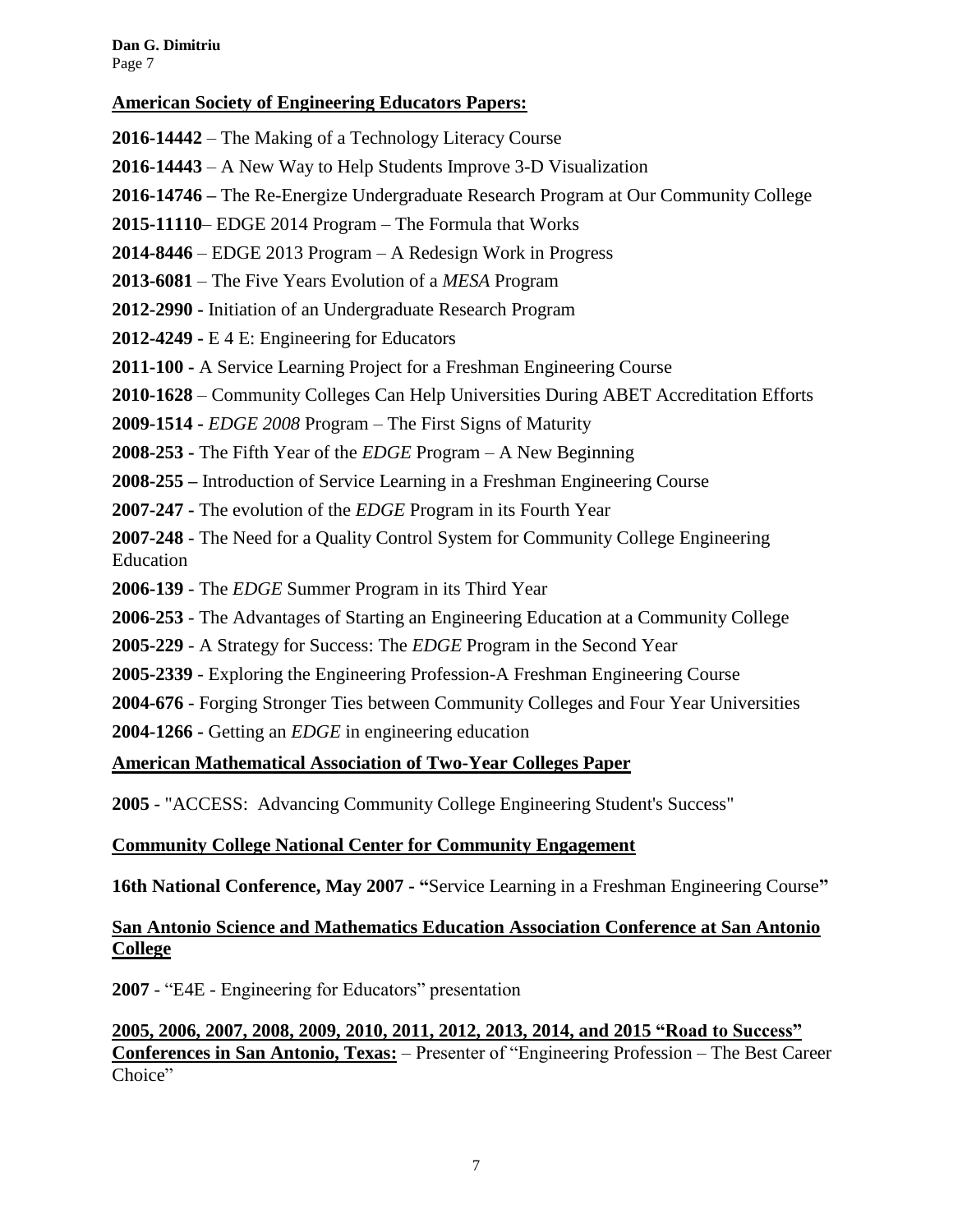#### **National Academies Press**

**2005** - Enhancing the Community College Pathway to Engineering Careers (*Committee member of the study funded by N.S.F.)*

# **U. S. PATENTS:**

#### **7,418,751 - Positional feedback system for medical mattress systems**

**Abstract:** An apparatus adjusts the pressures of a therapeutic mattress surface in accordance with the angular position of that surface. The apparatus comprises an angular position sensor and a rotation sensor which are housed together in an enclosure having a top surface in the form of a circular plate. The circular plate mounts either on the surface of the mattress or on the bottom of a bed frame supporting the mattress. The angular position and rotation sensors measure the horizontal plane referenced perpendicular to the direction of the force of gravity. The apparatus further comprises a controller blower valve assembly which processes data received from the angular position and rotation sensors to maintain, increase, or decrease the pressures within the mattress.

#### **7,346,945 - Bariatric treatment system and related methods**

**Abstract:** The invention relates to bariatric patient beds having apparatus and methods for monitoring and/or controlling therapeutic mattress systems and the patients supported thereon and, more particularly, to such bariatric beds having features for facilitating the care, support and comfort of the bariatric patient through monitoring of angular deviations of the mattress surface and patient from the flat, horizontal position and control of the mattress system in response thereto.

#### **6,904,631 - Bariatric treatment system and related methods**

**Abstract:** A bariatric treatment system providing a comprehensive array of therapeutic services for the morbidly obese patient is disclosed. The treatment system generally comprises a stable bed frame upon which is mounted a low air loss therapeutic mattress system. Integrated hardware and software controls provide such therapies as pulsation, percussion, rotation, cardiac chair and Trendelenburg. Means are disclosed whereby the bariatric patient may safely and comfortably enter and exit the bed.

#### **6,892,405 - Therapeutic bed and related apparatus and methods**

**Abstract:** A therapeutic mattress system and bed are disclosed for providing a comprehensive system of pulmonary and skin care therapies for the critically ill, immobilized patient. The features provided include rotational therapy, percussion therapy and pulsation therapy on a critical care bed frame with a low air loss patient support, all of which are controlled with various types of feedback from particularized sensors in the bed.

### **6,536,056 - Bariatric treatment system and related methods**

**Abstract:** A bariatric treatment system providing a comprehensive array of therapeutic services for the morbidly obese patient is disclosed. The treatment system generally comprises a stable bed frame upon which is mounted a low air loss therapeutic mattress system. Integrated hardware and software controls provide such therapies as pulsation, percussion, rotation, cardiac chair and Trendelenburg. Means are disclosed whereby the bariatric patient may safely and comfortably enter and exit the bed with relative ease. The bed is adaptable for transport within a hospital,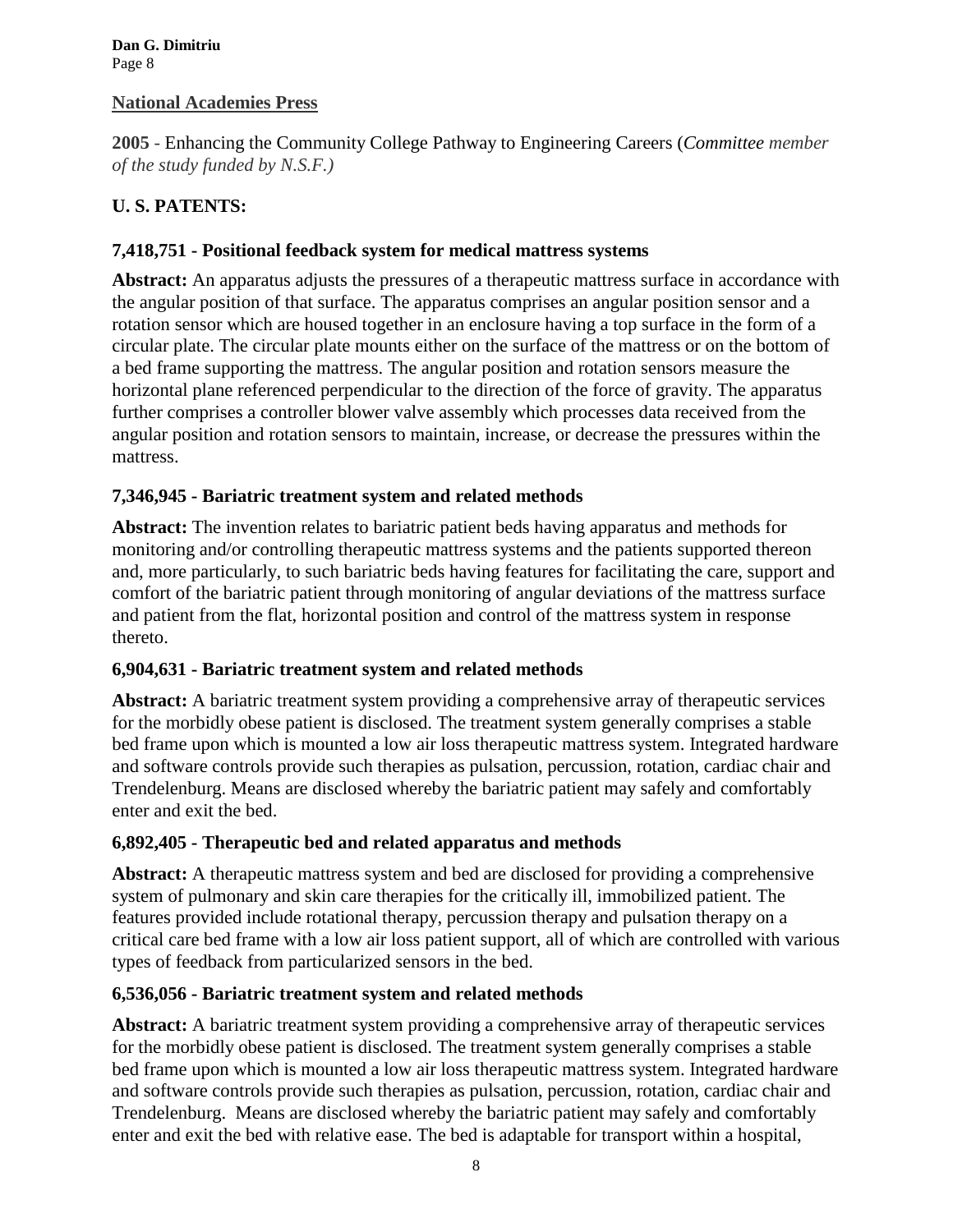including such features as a TRANSPORT MODE wherein the bed's lateral axis is minimized and battery backup to maintain necessary therapies during patient transport. A plurality of control means is disclosed for simplification of caregiver workload and ease of patient utilization.

## **6,361,542 - Obstetrical vacuum extractor cup with force measuring capabilities**

**Abstract:** An optical strain gauge is coupled to an obstetrical vacuum extractor to measure the tensile strain resulting from the application of an extraction force. The measured strain is transmitted to a readout device and converted to a readable indication of the force applied. The optical strain gauge may be of any suitable design, so long as the measured reading may be transmitted and converted to a readable indication of the applied force either before or at the readout device. Preferably, the strain gauge is connected with an optical fiber to the readout device. The strain gauge may be coupled to or molded to any portion of the extractor that exhibits a tensile or compressive force or bending as a result of the application of the extraction force.

# **5,968,055 - Amniotic membrane perforator**

**Abstract:** An amniotic membrane perforator comprising an elongated shaft portion having an arcuate bend at the proximal end of the shaft and a hook at the distal end of the shaft. A flag portion extends perpendicularly to the shaft substantially adjacent the distal end of the shaft, opposite the hook. The cross-section of an extended length of the shaft inward the distal end is substantially oval. During use, the physician's index finger is placed along the flat portion, and the thumb and second finger adjacent the oval cross-section portion.

# **5,957,931 - Obstetrical vacuum extractor cup**

**Abstract:** An obstetrical vacuum extractor comprising a vacuum cup to which a disk assembly and attached traction cord are rotatably coupled. The cup has a protrusion extending from its base, and the disk assembly a bore for receiving the protrusion. The protrusion is then preferably ultrasonically welded to create a button to rotatably retain the disk assembly on the cup.

### **4,775,288 - High-lift loader**

**Abstract:** A self-propelled, low-profile, high-lift loader having the ability to lift loads higher above grade and lower below grade than previous such loaders of the same size category. The loader includes a main frame and a boom support frame pivotally connected at one end to the main frame. Power means are provided for elevating the opposite end with respect to the main frame. A boom butt is connected to the movable or free end of the boom support frame. The boom is pivotally rotatable about a horizontal axis on the boom support frame. Elevation of the boom support frame elevates the butt of the boom so as to extend the reach of the boom, as well as position the boom butt in an orientation permitting the boom to be extended downwardly to a below-grade location.

### **4,465,280 - Maze board game**

**Abstract:** A maze game is provided which includes individual pieces that may be placed upon a game board, and markers that are moved along grooves formed in the upper surfaces of the individual pieces. The grooves of the individual pieces may be provided with gates extending across the grooves, the gates being pivotable within an intersection of grooves in a manner not determinable in advance by a moving player.

### **Two patents are presently pending**